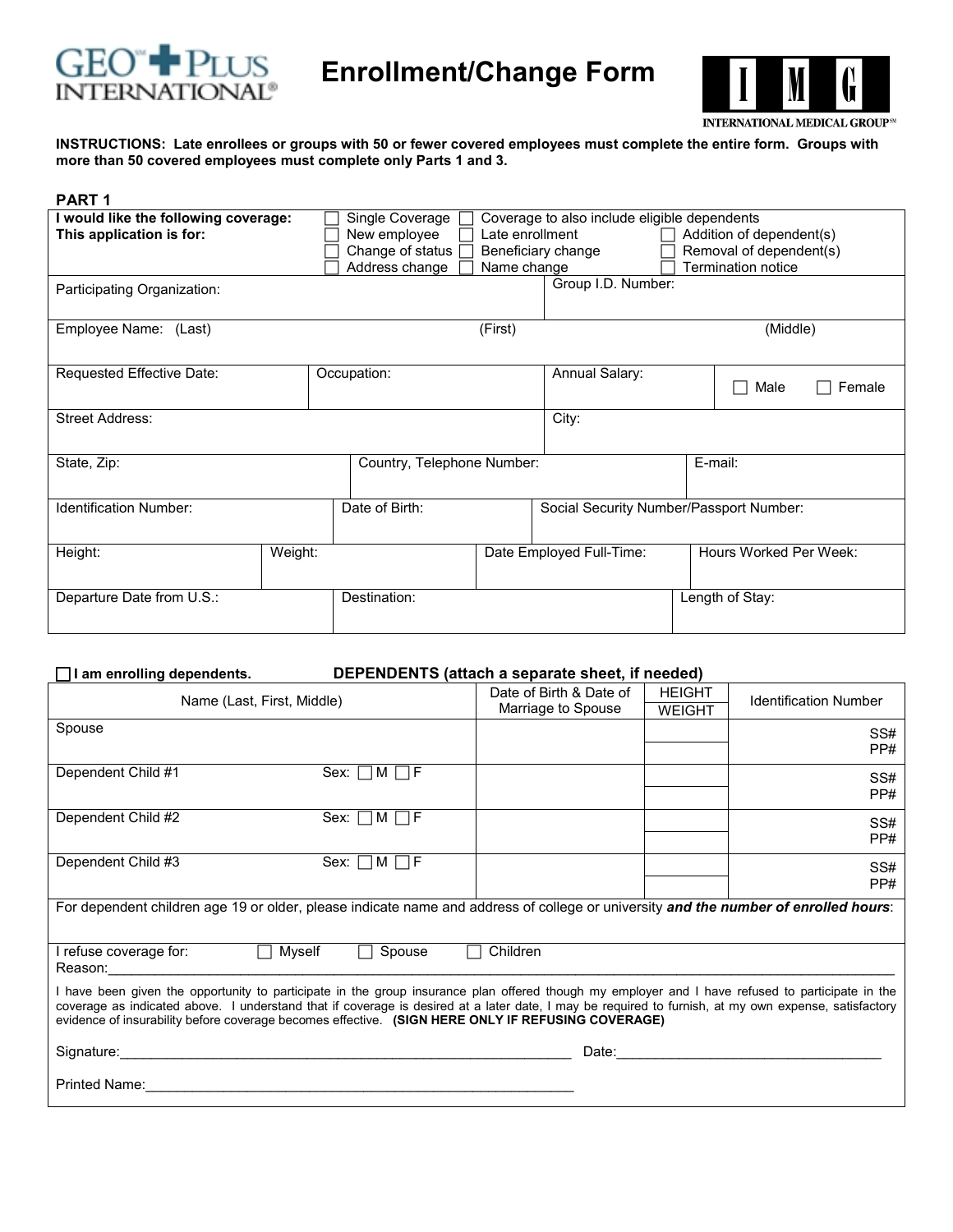**The questions below must be answered for the applicant and every family member included on this Application. For any question that has been answered "YES," please identify the family member to whom the answer applies, and provide complete details of the medical condition at issue on a separate sheet of paper, including the name, address and telephone number of all attending physician(s), diagnosis, all treatment dates, type(s) of treatment, prognosis, and present course of treatment. IMG reserves the right to request additional medical information.** 

| 1. Are you or any other applicant currently disabled, pregnant, or unable to perform normal activities?                                                                                                                                                                               | Yes<br>No.                  |
|---------------------------------------------------------------------------------------------------------------------------------------------------------------------------------------------------------------------------------------------------------------------------------------|-----------------------------|
| 2. Have you or any other applicant ever tested positive for, been diagnosed with, or been treated for Acquired<br>Immune Deficiency Syndrome (AIDS), AIDS Related Complex (ARC), Lymphadenopathy Syndrome, Human<br>Immunodeficiency Virus (HIV) or any other Immune System Disorder? | Yes<br>No.                  |
| 3. During the last 24 months, have you or any family member applying for coverage been diagnosed with any<br>medical condition or received any treatment (including medications or consultations) for any medical, mental,<br>physical or nervous condition?                          | Yes<br>No.                  |
| 4. During the last 24 months, have you or any family member applying for coverage been advised or<br>recommended to have testing, treatment or surgery or do you anticipate testing, treatment or surgery<br>for any medical, mental or nervous condition?                            | res<br>No.                  |
| 5. Have you or any family member applying for coverage ever been rejected, cancelled, rated or declined for<br>coverage under any health, life or disability insurance policy? If yes, please explain:                                                                                | Yes<br>-No                  |
| 6. Have you or any family member applying for coverage ever applied for or purchased insurance<br>through IMG? If yes, please provide policy number and details:                                                                                                                      | res<br>No.                  |
| <b>COMPANY USE ONLY:</b><br><b>WAIVE PRE-EXISTING</b><br>APPLY PRE-EXISTING UNTIL                                                                                                                                                                                                     | <b>PRE-EXISTING APPLIES</b> |

## **PART 2**

**Have you or any family member applying for coverage ever suffered from, been treated for, or been told that you (they) have any diseases, conditions, illnesses, medical problems, disorders, sicknesses or other problems arising from, involving, or relating to any of the following? For any question that has been answered "YES," please identify the family member to whom the answer applies, and provide complete details of the medical condition at issue on a separate sheet of paper, including the name, address and telephone number of all attending physician(s), diagnosis, all treatment dates, type(s) of treatment, prognosis, and present course of treatment. IMG reserves the right to request additional medical information**

| Heart, Cardiac, Cardiovascular, or Circulatory Condition?                                                                                                             | Yes<br>No. |
|-----------------------------------------------------------------------------------------------------------------------------------------------------------------------|------------|
| Blood Vessels, Arteries, Blood Pressure, or Anemia? (If yes, provide most recent<br>8.<br>blood pressure reading)                                                     | No<br>Yes  |
| 9. Migraines, Chronic Headaches or Stroke?                                                                                                                            | No<br>Yes  |
| 10. Diabetes? (If yes, please complete supplemental Diabetes Questionnaire)                                                                                           | No<br>Yes  |
| 11. Cancer, Tumor, Cyst, Polyp, Lump or Growth of any kind?                                                                                                           | No<br>Yes  |
| 12. Liver, Stomach, Gall Bladder, Colon or Intestines?                                                                                                                | No<br>Yes  |
| 13. Kidney or Prostate? (Including testing or examination of the Prostate Gland)                                                                                      | No.<br>Yes |
| 14. Lung, Respiratory System or Asthma?                                                                                                                               | No<br>Yes  |
| 15. Mental, Nervous or Neurological? Drug Abuse or Alcoholism?                                                                                                        | No<br>Yes  |
| 16. Bone or Skeletal, including any disorder of the Knee, Hip, or Back?                                                                                               | No<br>Yes  |
| 17. Reproductive Systems, including Miscarriage, Complications of Pregnancy or<br>Delivery?                                                                           | No<br>Yes  |
| Do you or any family member applying for coverage currently use tobacco in any<br>18.<br>form, or have you or any family member used tobacco during the past 5 years? | No<br>Yes  |
| 19. Any other illness, injury or condition of any kind not stated above?                                                                                              | No<br>Yes  |